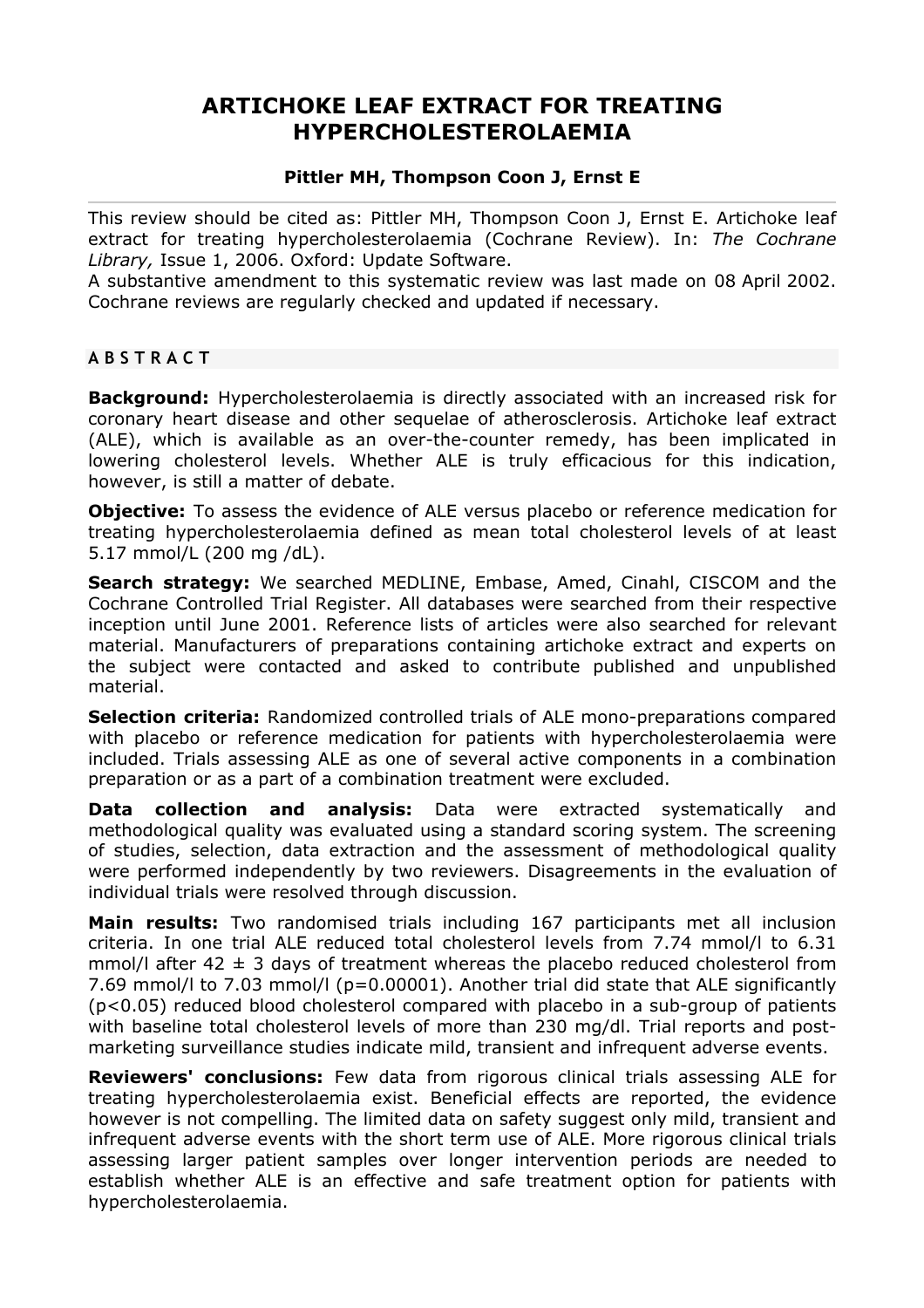### **BACKGROUND**

Hypercholesterolaemia is directly associated with an increased risk of coronary heart disease (CHD) and other sequelae of atherosclerosis [Pi-Sunyer 1993, Verschuren 1995, Expert Panel 1988, Muldoon 1990, Holme 1990]. Effective non-pharmacologic treatment consists largely of dietary interventions and increased physical activity and is considered the treatment of choice for primary and secondary prevention of CHD [Tang 1998, Pyörälä K 1994]. Conventional lifestyle management programs, however, are burdened with notoriously poor compliance which often render them impractical. Standard drug therapy includes bile acid sequestrants, nicotinic acid, fibric acids and HMG-CoA reductase inhibitors (statins) [Expert Panel 1993]. None of these pharmacological options is free of adverse events [Expert Panel 1993] and some have been associated with potential carcinogenicity [Newman 1996]. A harmless yet effective treatment option would therefore be of considerable interest.

Artichoke leaf extract (ALE) has been suggested as such an option. Artichoke (Cynara scolymus) is a herbaceous perennial native to southern Europe, northern Africa and the Canary islands. Traditionally, it has been used for jaundice and liver insufficiency. Animal experiments implied a marked reduction of serum cholesterol after induced hypercholesterolaemia [Samochowiec 1962a, Samochowiec 1962b, Samochowiec 1959, Lietti 1977] and several case reports and uncontrolled clinical studies confirmed these findings [Hammerl 1959, Dorn 1995, Siedek 1963, Vorberg 1980, Wojcicki 1975, 1981]. In addition, the suggested mechanism of action of ALE indicates that it may have beneficial effects. In vitro studies on cultured hepatocytes, for instance, suggested that ALE inhibits the incorporation of 14C-labelled acetate into the nonsaponifiable lipid fraction and thus reduce cholesterol biosynthesis [Gebhardt 1995, Gebhardt 1996a]. Other studies suggested indirect inhibitory effects exerted at the level of HMGCoA reductase, a key enzyme in cholesterol biosynthesis [Fintelmann 1996a, Gebhardt 1996a, Gebhardt 1997].

Quantitative measurements show that artichoke extract inhibits cholesterol biosynthesis in a concentration dependent manner [Artner-Dworzak 2000, Gebhardt 1996b]. Cynarine (1.5-di-caffeoyl-D-quinic acid) has been suggested as the principal active component of artichoke [Panizzi 1954]. More recent findings, indicate a role for the flavonoid luteolin in the inhibiting effects of on cholesterol synthesis [Gebhardt 1997]. Today, artichoke containing preparations are promoted, particularly in Europe, as aids to reduce cholesterol levels and are freely available, for instance, through the internet. Whether artichoke extract is truly efficacious for this condition is, however, still a matter of debate. This study is an attempt to determine whether ALE is effective for reducing cholesterol levels in patients with hypercholesterolaemia.

### **OBJECTIVES**

To assess the evidence (harms and benefits) of ALE versus placebo or reference medication for treating hypercholesterolaemia.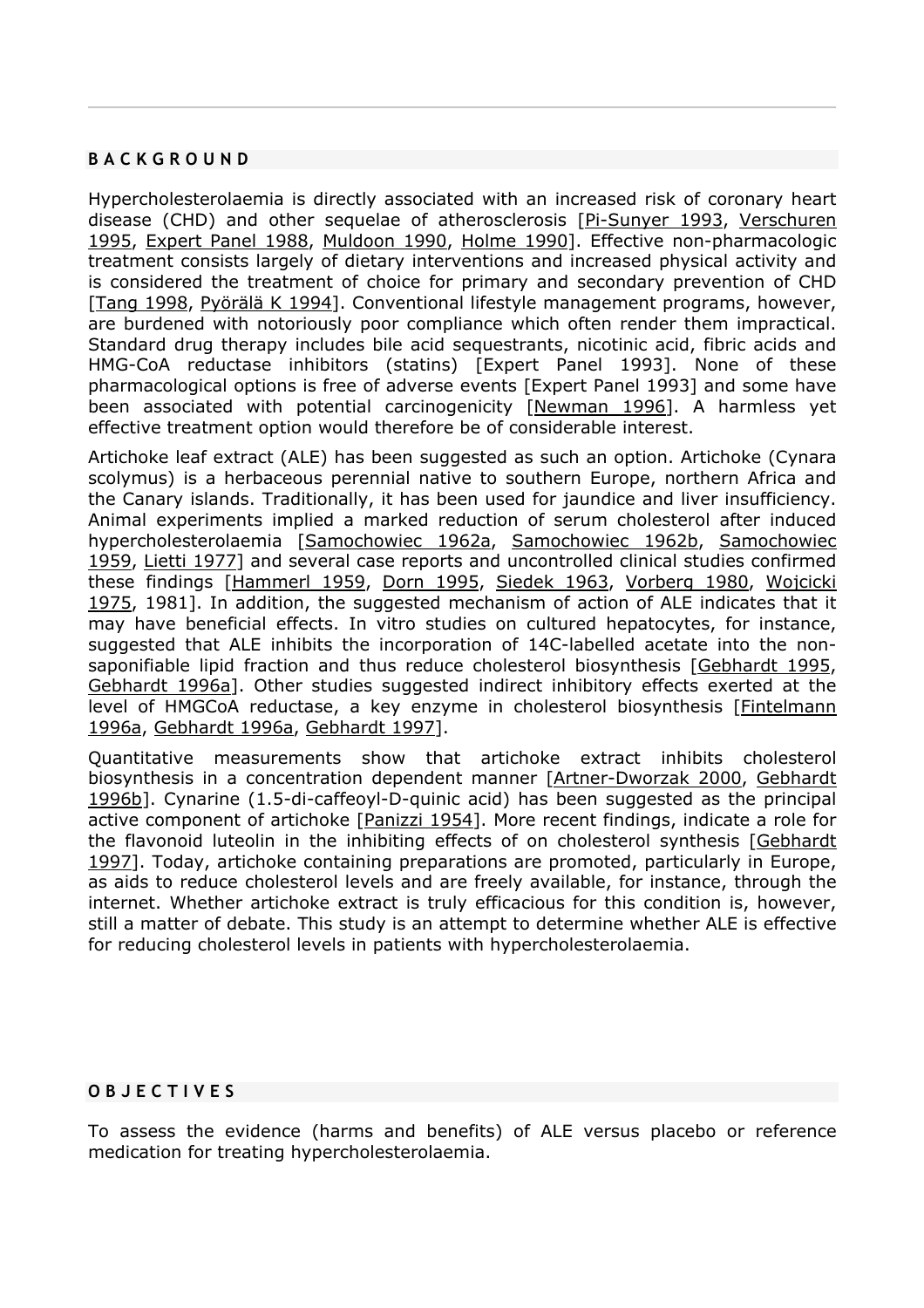# **CRITERIA FOR CONSIDERING STUDIES FOR THIS REVIEW**

# **Types of studies**

Randomised controlled trials (RCTs). Studies with a parallel group design or crossover studies were included if comparing ALE with placebo or reference medication. No restrictions regarding the language of publication were imposed (Egger 1997).

# **Types of participants**

Studies were included if participants were patients with hypercholesterolaemia defined as a mean total cholesterol level of at least 5.17 mmol/L (200 mg /dL).

# **Types of intervention**

Trials were included if performed using oral preparations containing ALE as the only component (mono-preparation). Trials assessing ALE as one of several active components in a combination preparation or as a part of a combination treatment were excluded. A minimum duration of follow-up was not specified as a criterion.

## **Types of outcome measures**

Total serum cholesterol, cholesterol subfractions and adverse events as reported in the included trials.

# **SEARCH STRATEGY FOR IDENTIFICATION OF STUDIES**

See: Cochrane Heart Group search strategy

All publications describing (or which might describe) RCTs of ALE compared with placebo or reference medications for treating hypercholesterolaemia were sought using the following databases:

- MEDLINE was searched from 1966 to June 2001.
- Embase (1980 to June 2001).
- Amed (1985 to June 2001).
- Cinahl (1982 to June 2001).
- CISCOM (1960 to June 2001).
- and the Cochrane controlled trials register (CCTR) Issue 2, 2001.

In addition, manufacturers of commercial artichoke preparations and experts on the subject were contacted and asked to contribute published and unpublished material. Furthermore, our own files were searched for relevant publications. The bibliographies of the studies thus retrieved were searched for further trials. Primary authors of studies reporting insufficient data for statistical pooling were asked to provide additional information.

The search terms used were artichoke, Cynara scolymus, cynarin, Artischocke (the German common name for Cynara scolymus) and included trade names: Hepar SL, Valverde, Hewechol, Hepagallin, CY450 and Cynatol.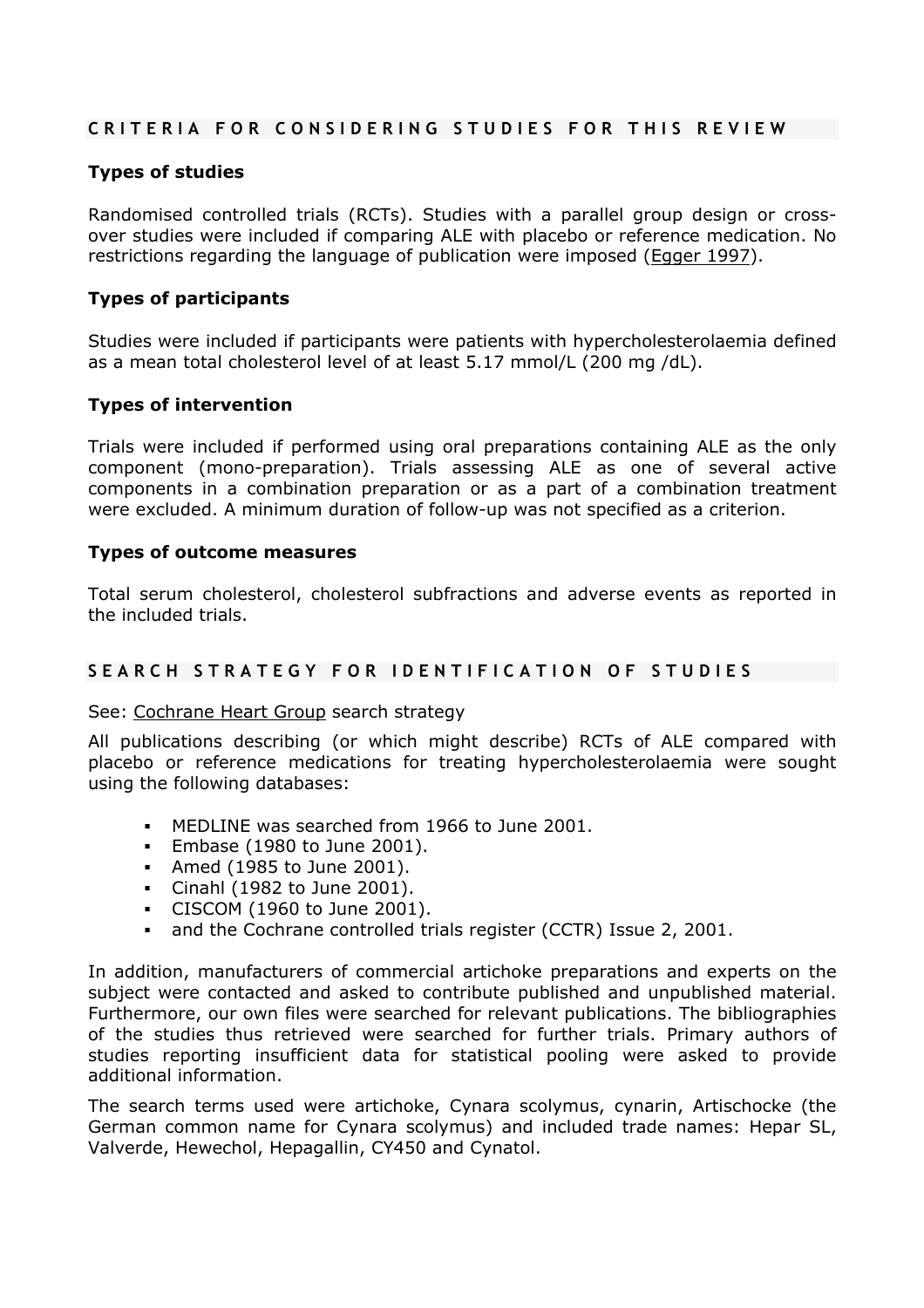### **METHODS OF THE REVIEW**

Data were extracted systematically according to methods used, outcome measures, patient characteristics, interventions and results. Methodological quality was evaluated according to allocation concealment, blinded assessment of outcomes and loss to follow-up. In addition, the scoring system developed by Jadad (Jadad 1996), which quantifies the likelihood of bias inherent in the trials, based on the description of randomisation, blinding and withdrawals was used. The screening of studies, selection, data extraction and the assessment of methodological quality were performed independently by the two reviewers. Disagreements in the evaluation of individual trials were resolved through discussion. The assessment of publication bias, heterogeneity and sub-group analyses are not possible due to the scarcity of the available data and will be performed in future reviews.

- DATA ANALYSIS
- Continuous variables have been expressed as the mean change from baseline to follow up, and the standard deviation difference from baseline to follow up for each comparison group. A weighted mean difference (WMD) and 95% CI have been calculated for each study. Data from each study were pooled as appropriate using a random effect model.

Should more data become available we plan to assess publication bias using a funnel plot based in the data for the primary outcome measure. If there is asymmetry in the funnel plot this will be discussed as reasons other than publication bias will also need to be considered (Sterne 2001). Because trials found may not have been carried out according to a common protocol there will usually be variations in patient groups, clinical settings, concomitant care etc. Although some difference in treatment effect is to be expected, if it is greater than that we would expect by chance, it is important to then consider if it is appropriate to pool data. Therefore we plan to assess homogeneity of trial data by using the Mantel-Haenszel chi-square test of heterogeneity. Trial data will be considered to be heterogeneous if p<0.10. If significant heterogeneity is present, an attempt will be made to explain the differences based on the patient clinical characteristics and interventions of the included studies. In addition, relative risk will be calculated data using the conservative, random effects method. If heterogeneity is removed using this method it will be considered safe to pool the data (Thompson 2001, Deeks 2001).

# **DESCRIPTION OF STUDIES**

We prepared a QUOROM statement to describe the articles found from our searches (Moher 1999). Six potentially relevant studies described as randomised trials were identified (Englisch 2000, Petrowicz 1997, Dorn 1995, Kirchoff 1994, Kupke 1991, Montini 1975). No unpublished studies were found. Four studies were excluded for the following reasons: not testing a mono-preparation (Kupke 1991); not testing whole artichoke leaf extract (Montini 1975); not measuring cholesterol levels (Kirchoff 1994); not controlled although described as randomised (Dorn 1995). Two RCTs assessing oral preparations containing artichoke leaf extract for treating patients with hypercholesterolaemia were included in this review (Englisch 2000, Petrowicz 1997). Both trials were conducted double-blind and placebo-controlled.

# **METHODOLOGICAL QUALITY**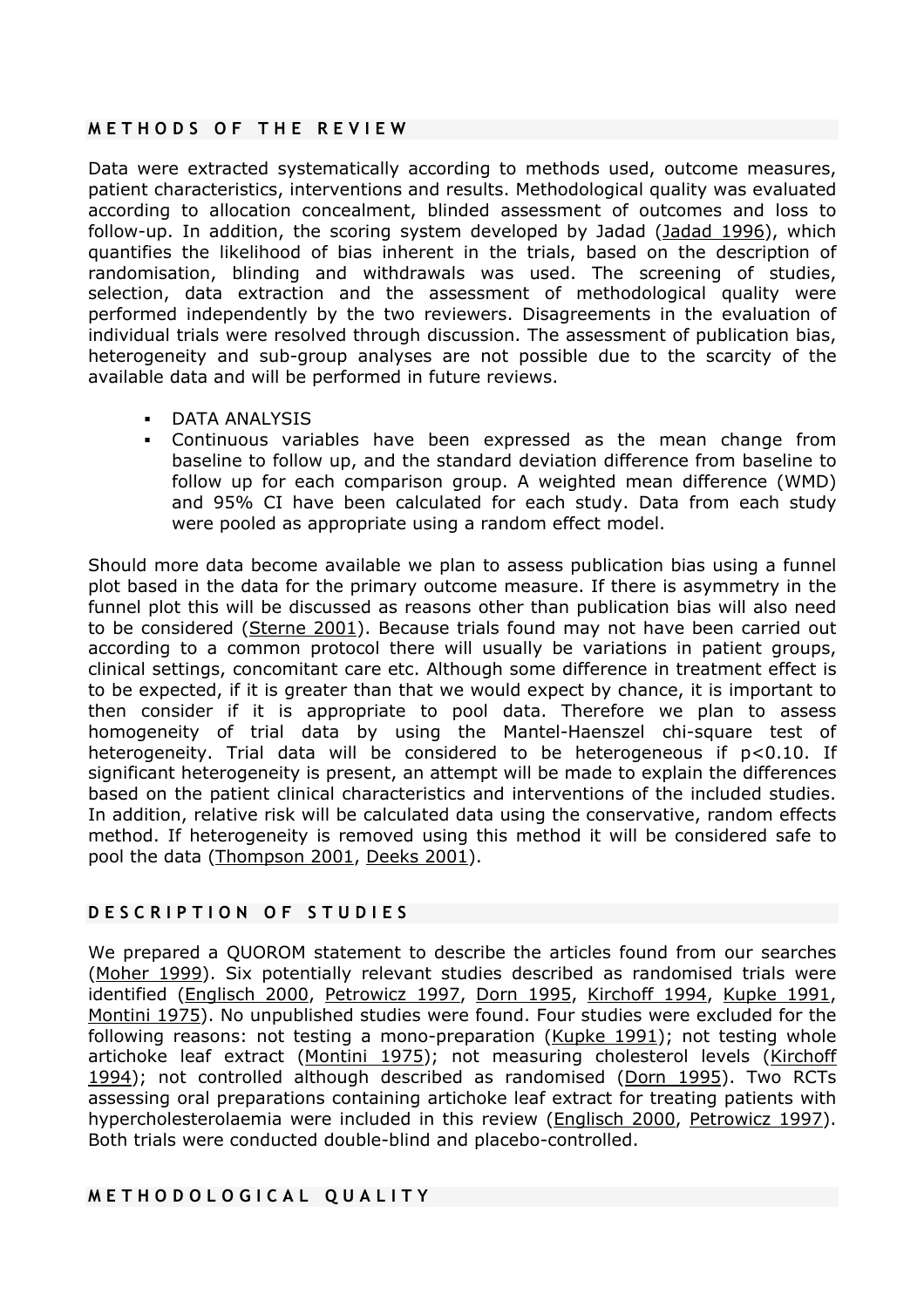In both trials the assessment of treatment outcomes was performed in a blinded fashion and a relatively low loss to follow up is reported. However in both trials the method of allocation concealment is not clear. Twelve of 143 patients (8.4%) dropped out in one trial (Englisch 2000), while for the study by Petrowicz (Petrowicz 1997) additional data provided by the manufacturer showed none of the 44 participants dropped out. According to the scoring system developed by Jadad and colleagues (Jadad 1996) both trials scored at least 3 of 5 points. One trial (Petrowicz 1997) scored the maximum on this scale based on the data provided by the manufacturer.

# **RESULTS**

Englisch and colleagues (Englisch 2000) conducted a randomised, placebo-controlled, double-blind, multicentre trial. Patients, aged between 18 and 70 years with total cholesterol levels of  $> 7.3$  mmol/l ( $> 280$  mg/dl) who had not taken any lipid lowering drugs within two weeks of enrolment were included. Ninety-six women and 47 men were randomised to receive either 1800 mg ALE or placebo daily for 6 weeks. Cholesterol lowering drugs and antibiotic treatment were prohibited during the treatment phase.

Total cholesterol levels for patients on ALE decreased by 18.5% or 1.43 mmol/l (from 7.74 mmol/l at baseline to 6.31 mmol/l after  $42 \pm 3$  days of treatment). Total cholesterol levels for patients taking placebo also decreased by 8.6% or 0.66 mmol/l (from 7.69 mmol/l at baseline to 7.03 mmol/l). The difference between the artichoke and placebo groups was statistically significant ( $p < 0.00001$ , 95% CI = 0.49-1.05). Low density lipoprotein levels were also significantly lower for patients receiving ALE showing a mean decrease 1.26 mmol/l compared with patients taking placebo where the mean decrease was 0.33 mmol/l ( $p$ <0.00001, 95% CI = 0.57 - 1.29). There were no differences between placebo and ALE group for the blood levels of either high density lipoprotein or triglyceride. Although dietary habits were recorded, the food intake was not strictly controlled in the entire patient sample. In the sample, which included out-patients as well as hospitalised patients the latter, however, received a standardised and constant hospital alimentation.

The assessment of global tolerability indicated good to excellent ratings in 68 of 71 patients in the artichoke group. Twenty eight adverse events of which 26 were mild changes in laboratory parameters are reported. These were judged by the authors as 'unlikely' to be related to the artichoke preparation and were similar in number in both treatment and placebo groups. Data are provided for the liver enzymes gamma-GT, AST, ALT and GLDH. There were no relevant changes in these parameters.

In their article, which is available only as an abstract Petrowicz and colleagues (Petrowicz 1997) report a randomised, placebo-controlled, double-blind pilot study assessing healthy volunteers. Forty-four healthy volunteers aged between 20-49 years, were randomly allocated to receive either 1920 mg artichoke extract daily or indistinguishable placebo for a 12-week treatment period. There were no significant effects on serum cholesterol levels in the total sample. Sub-group analyses were performed in 24 patients with baseline total cholesterol levels of more than 200 mg/dl. The data suggest that patients with an initial total cholesterol level of more than 230 mg/dl experienced a significant reduction in total cholesterol levels compared with patients who received placebo (p=0.015). Total cholesterol levels at baseline are reported for the two groups together and therefore it was not possible to assess whether baseline data were comparable for both groups. No major adverse events were reported in either group.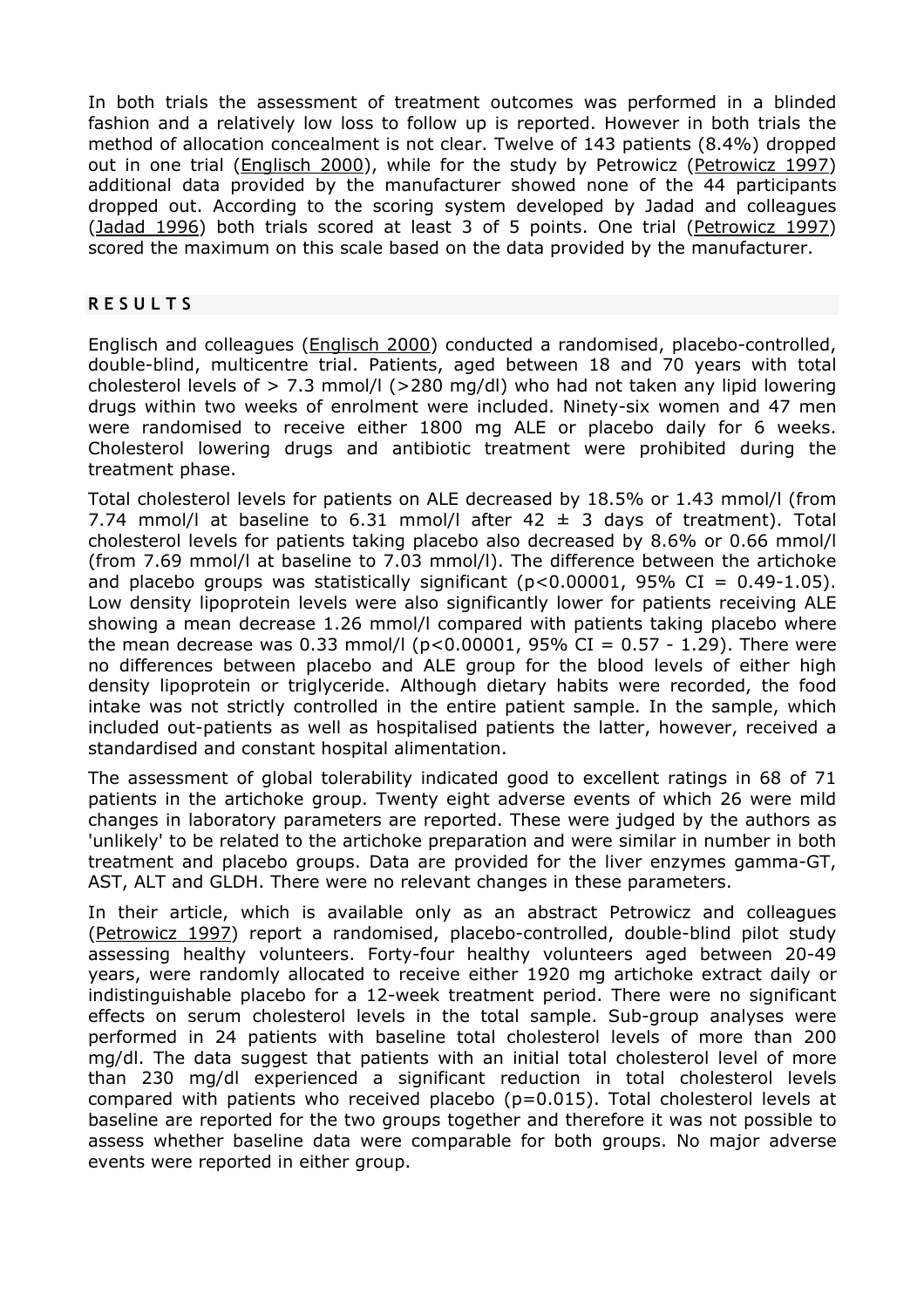### **DISCUSSION**

The limited evidence, which is available is not sufficient to recommend ALE as a treatment option for hypercholesterolaemia. However, a modest positive effect on total cholesterol levels and low density lipoprotein levels are reported. These result update and extend the findings of a previous systematic review (Pittler 1998). More rigorous randomised controlled trials, assessing larger patient samples over longer treatment periods and including careful study of relevant cardiovascular outcome measures and safety aspects are required (Ernst 2001).

Both reviewed trials were of adequate methodological quality although the study by Petrowicz is reported as an abstract only and assessed a relatively small sample. Treatment outcomes were assessed in a blinded fashion and the loss to follow-up was relatively low. Both trials scored at least 3 of 5 points for methodological quality on the scoring system developed by Jadad (Jadad 1996). None of the trials was, however, flawless. The concealment of treatment allocation, for instance, is unclear in both trials and compliance with the treatment regimen seems not to have been formally assessed. In addition, dietary intake was not rigorously controlled for in the largest trial (Englisch 2000), which would have been important in this sample of predominantly overweight out-patients (mean body mass index: 28.2). Furthermore, one trial (Petrowicz 1997) reports insufficient data for independent replication and further contacts did not produce the relevant data. Methodological weaknesses may detract from the validity of trial results and distort the findings (Moher 1998). The size of the effect reported in the reviewed trials is similar to the relative cholesterol reduction attributable to garlic which ranges between 4% and 6% (Stevinson 2000). The percentage reduction of total cholesterol attributable to dietary advice after at least six months of intervention was 5.3% (Tang 1998). Compared with conventional pharmaceutical options of lowering cholesterol, however, the effect of ALE is unimpressive. For statin drugs, for instance, systematic reviews of randomised clinical trials have reported reductions in total cholesterol from baseline between 17% and 32% compared with 0.6% for placebo (Herbert 1997, Ross 1999).

The traditional use of a plant-based remedy implies relative safety but provides no proof whether such remedies are without adverse events (Ernst 1998). The two reviewed trials indicate the absence of serious adverse events in patients treated with 1.8 to 1.9 g of ALE daily. A post-marketing surveillance study assessed 417 patients and reported good to excellent tolerability of artichoke extract in 95% of patients (Held 1992). 553 outpatients were assessed in a more recent post-marketing surveillance study (Fintelmann 1996b). Mild adverse events were reported by 1.3% of the assessed patients (flatulence  $n = 5$ , hunger  $n = 1$ , weakness  $n = 1$ ). Another post-marketing study on 203 patients over a 23-week period corroborates this and reports the absence of adverse events (Fintelmann 1997, Fintelmann 1999). Overall from the evidence of the reviewed trials and post-marketing surveillance studies it seems that ALE is relatively well tolerated. These findings are confirmed by the Commission E monographs of the German Federal Institute for Drugs and Medical Devices and the American Botanical Council (Blumenthal 2000).

# **REVIEWERS' CONCLUSIONS**

### **Implications for practice**

Few data from rigorous clinical trials assessing ALE for treating hypercholesterolaemia exist. Beneficial effects are reported, the evidence however is not compelling. The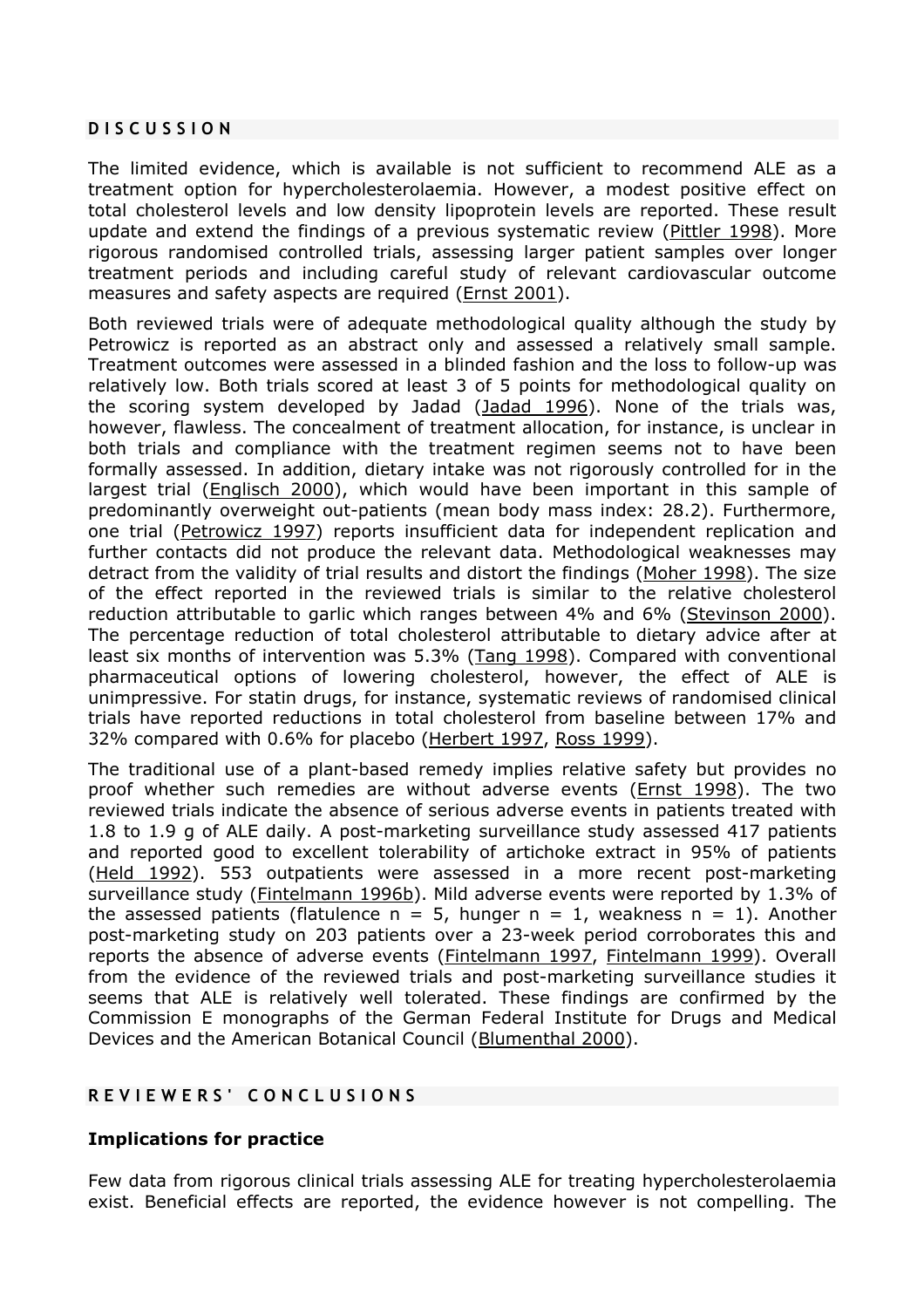limited data on safety suggest mild, transient and infrequent adverse events with the short term use of ALE.

# **Implications for research**

The lipid-lowering effects of artichoke leaf extract are supported by in vitro and animal experiments. More rigorous clinical trials assessing larger patient samples over longer intervention periods are needed to establish whether ALE is an effective and safe treatment option for patients with hypercholesterolaemia.

# **ACKNOWLEDGEMENTS**

# **POTENTIAL CONFLICT OF INTEREST**

None.

## **TABLES**

# **Characteristics of included studies**

| <b>Study</b>              | Englisch 2000                                                                                                                                                                                                                                                  |
|---------------------------|----------------------------------------------------------------------------------------------------------------------------------------------------------------------------------------------------------------------------------------------------------------|
| Methods                   | randomised, double-blind 2 parallel armsquality (Jadad): 3                                                                                                                                                                                                     |
| Participants              | 143 caucasian patients aged between 18 and 70 years. Total<br>cholesterol level of greater than 7.3 mmol/l (equivalent to 280<br>mg/dl). Placebo Armn= 72Mean age 49.7 yearsTreatment<br>armn=71Mean age 54.2 years                                            |
| Interventions             | Treatment Arm: 900 mg artichoke dry extract twice daily. 1800 mg<br>per day. Control Arm: placebo. Duration of treatement: 6 weeks                                                                                                                             |
| Outcomes                  | total cholesterol reductionLOW DENSITY LIPOPROTEIN HIGH<br>DENSITY LIPOPROTEINTRIGLYCERIDEMean reduction of total<br>cholesterol was $18.5\%$ (1.43mmol/l) for the treatment group and<br>8.6% for the placebo group (0.66 mmol/l). Statistically significant. |
| <b>Notes</b>              | 12 drop outsDietary fat intake recorded as HIGH in 11 patients in the<br>Treatment arm compared with 30 in the Placebo arm. Significant<br>percentage reduction in total cholesterol levels compared with<br>placebo                                           |
| Allocation<br>concealment | B                                                                                                                                                                                                                                                              |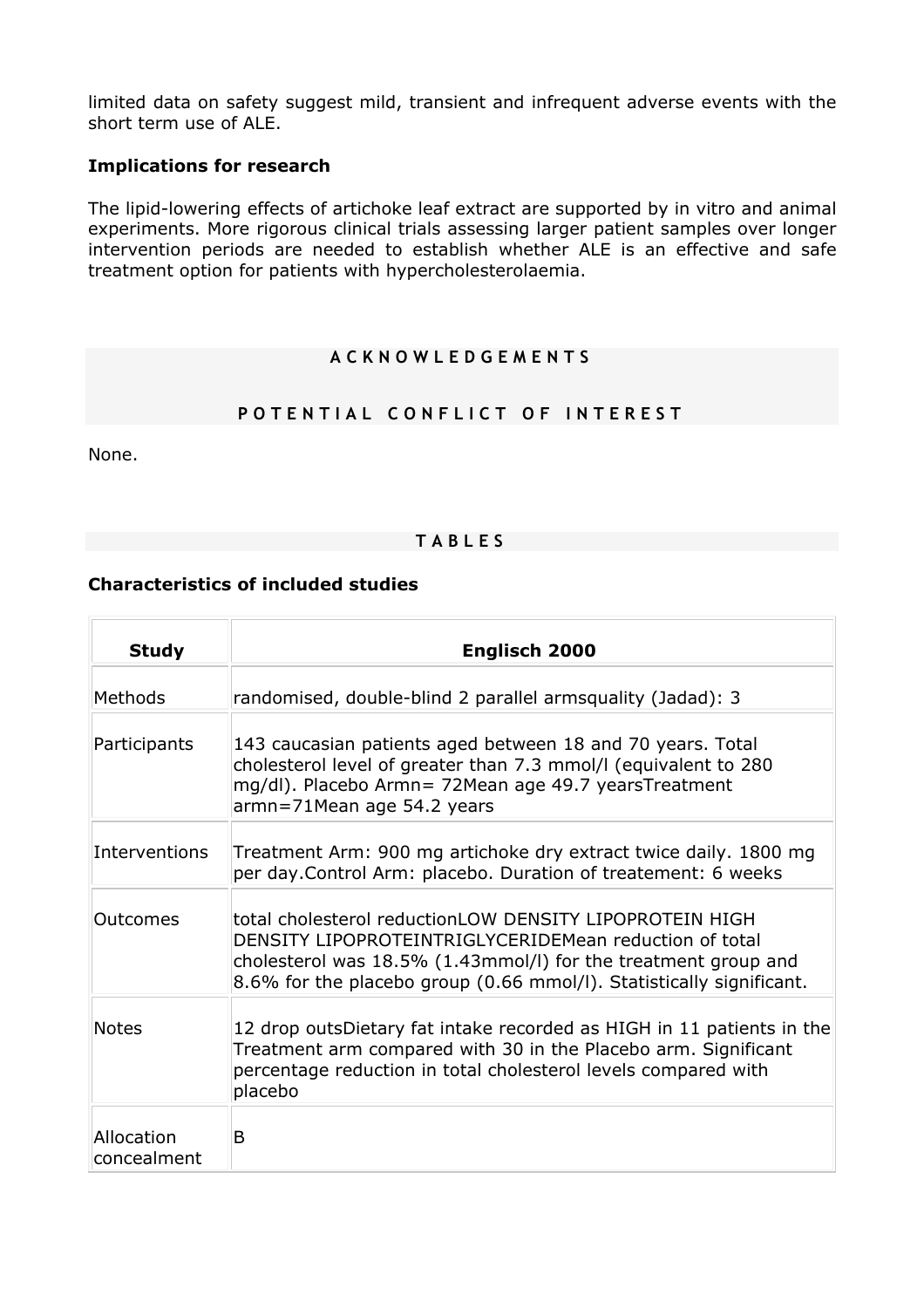| <b>Study</b>              | <b>Petrowicz 1997</b>                                                                                                                                                                                                                                                                                                                                                      |
|---------------------------|----------------------------------------------------------------------------------------------------------------------------------------------------------------------------------------------------------------------------------------------------------------------------------------------------------------------------------------------------------------------------|
| <b>Methods</b>            | randomised, double-blind 2 parallel armsquality (Jadad): 5 (data<br>provided by manufacturer)                                                                                                                                                                                                                                                                              |
| Participants              | 44 entered / drop outs not reported                                                                                                                                                                                                                                                                                                                                        |
| Interventions             | Treatment Arm: 640 mg artichoke leaf extract three times daily.<br>1920 mg per day. Control Arm: Placebo.Duration of Treatment 12<br>Weeks                                                                                                                                                                                                                                 |
| Outcomes                  | Total cholesterol reduction                                                                                                                                                                                                                                                                                                                                                |
| <b>Notes</b>              | No effect in total patient population. Sub-group analysis in patients<br>with initial total cholesterol levels of above 210 mg/dl showed that<br>artichoke leaf extract significantly reduced total cholesterol<br>compared with placebo. But this was on few patients therfore data is<br>of limited power, $n=7$ Control/placebo arm and $n=10$ in the<br>treatment arm. |
| Allocation<br>concealment | B                                                                                                                                                                                                                                                                                                                                                                          |

# **Characteristics of excluded studies**

| <b>Study</b>            | <b>Reason for exclusion</b>                                                                         |  |  |
|-------------------------|-----------------------------------------------------------------------------------------------------|--|--|
| Dorn 1995               | Was not a randomised controlled trial although it was described as a<br>randomised controlled trial |  |  |
| <b>Kirchoff</b><br>1994 | Did not measure blood cholesterol                                                                   |  |  |
| Kupke<br>1991           | Did not test a mono-preparation                                                                     |  |  |
| Montini<br>1975         | Did not test whole artichoke leaf extract                                                           |  |  |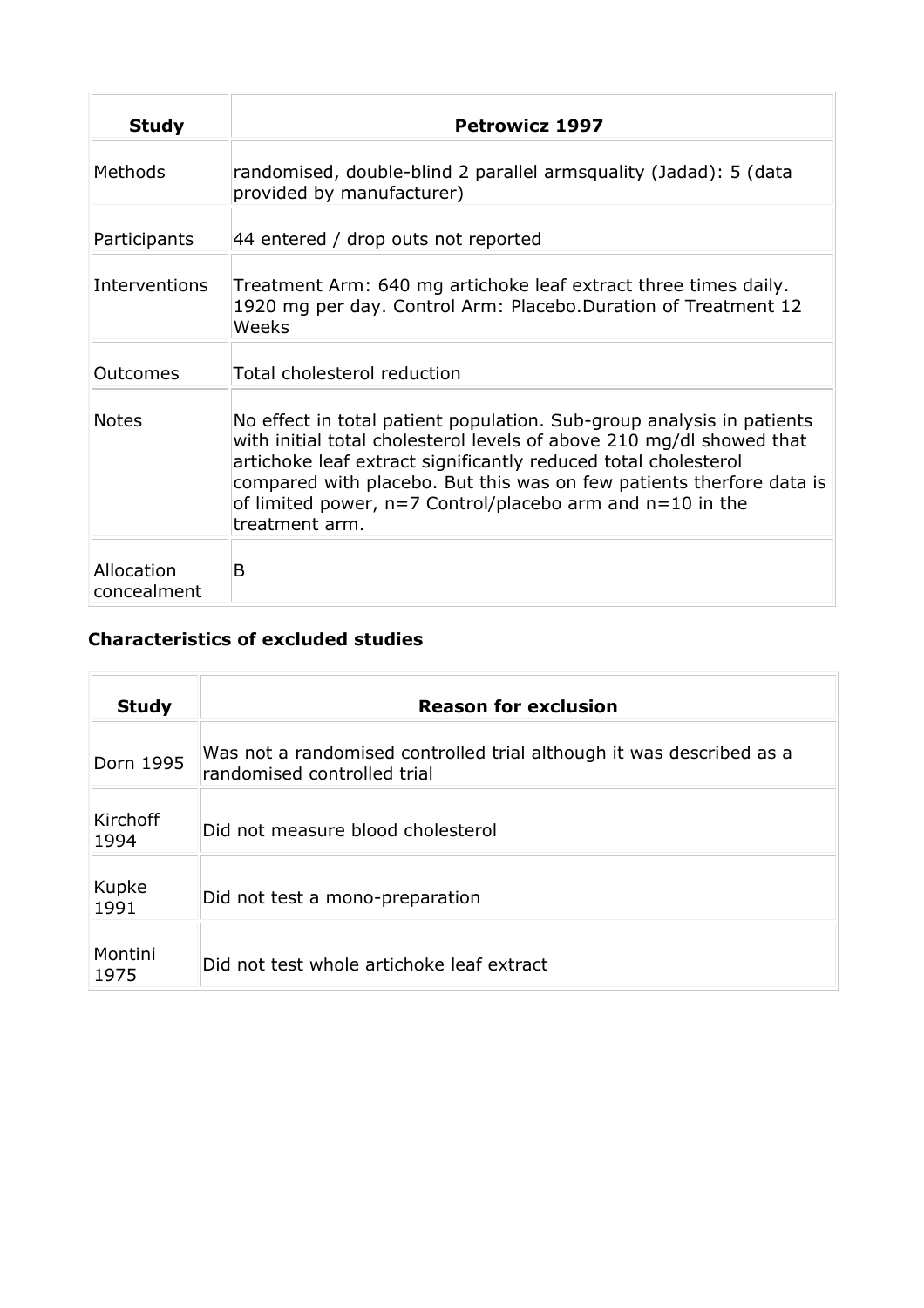## **REFERENCES**

### **References to studies included in this review**

# **Englisch 2000** *{published data only}*

\* Englisch W, Beckers C, Unkauf M, Ruepp M, Zinserling V. Efficacy of artichoke dry extract in patients with hyperlipoproteinemia. Arzneim.-Forsch. / Drug Res 2000;50:260-265.

### **Petrowicz 1997** *{published data only}*

\* Petrowicz O, Gebhardt R, Donner M, Schwandt M, Kraft K. Effects of artichoke leaf extract (ALE) on lipoprotein metabolism in vitro and in vivo. Atherosclerosis 1997;129(1):147.

*\* indicates the major publication for the study*

## **References to studies excluded from this review**

### **Dorn 1995**

Dorn M. Improvement in raised lipid levels with artichoke juice (Cynara scolymus L.). British Journal of Phytotherapy 1995/1996;4:21-26.

## **Kirchoff 1994**

Kirchhoff R, Beckers CH, Kirchhoff GM, Trinczek-Gaertner H, Petrowicz O, Reimann H-J. Increase in choleresis by means of artichoke extract. Phytomedicine 1994;1:107- 115.

### **Kupke 1991**

\* Kupke D, Sanden von H, Trinczek-Gaertner, Lewin J, Bluemel, Reimann H-J. [Pruefung der choleretischen Aktivitaet eines pfanzlichen Cholagogums]. Z Allg Med 1991;67:1046-1058.

### **Montini 1975**

\* Montini M, Levoni P, Ongaro A, Pagani G. [Kontrollierte Anwendung von Cynarin in der Behandlung hyperlipaemischer Syndrome]. Arzneim.-Forsch. (Drug Res) 1975;25:1311-1314.

### **Additional references**

# **Artner-Dworzak 2000**

Artner-Dworzak E, Mayr O, Mueller B, Maly K, Grunicke H. Influence of the artichoke extract on lipid metabolism. Phytomedicine 2000; Supplement II:46 SL-91.

### **Blumenthal 2000**

Blumenthal M, Goldberg A, Brinckmann J (eds). Herbal Medicine. 1 Edition. Newton: Integrative Medicine Communications, 2000.

### **Deeks 2001**

Deeks J. Statistical methods for examining heterogeneity and combining results from several studies in meta-analysis. In: Egger M, Davey Smith G, Altman G, editor(s). Systematic reviews in healthcare Meta-analysis in context 2nd Edition. London: BMJ publishing group, 2001:285-312.

### **Easterbrook 1991**

Easterbrook PJ, Berlin JA, Gopalan R, Matthews DR. Publication bias in clinical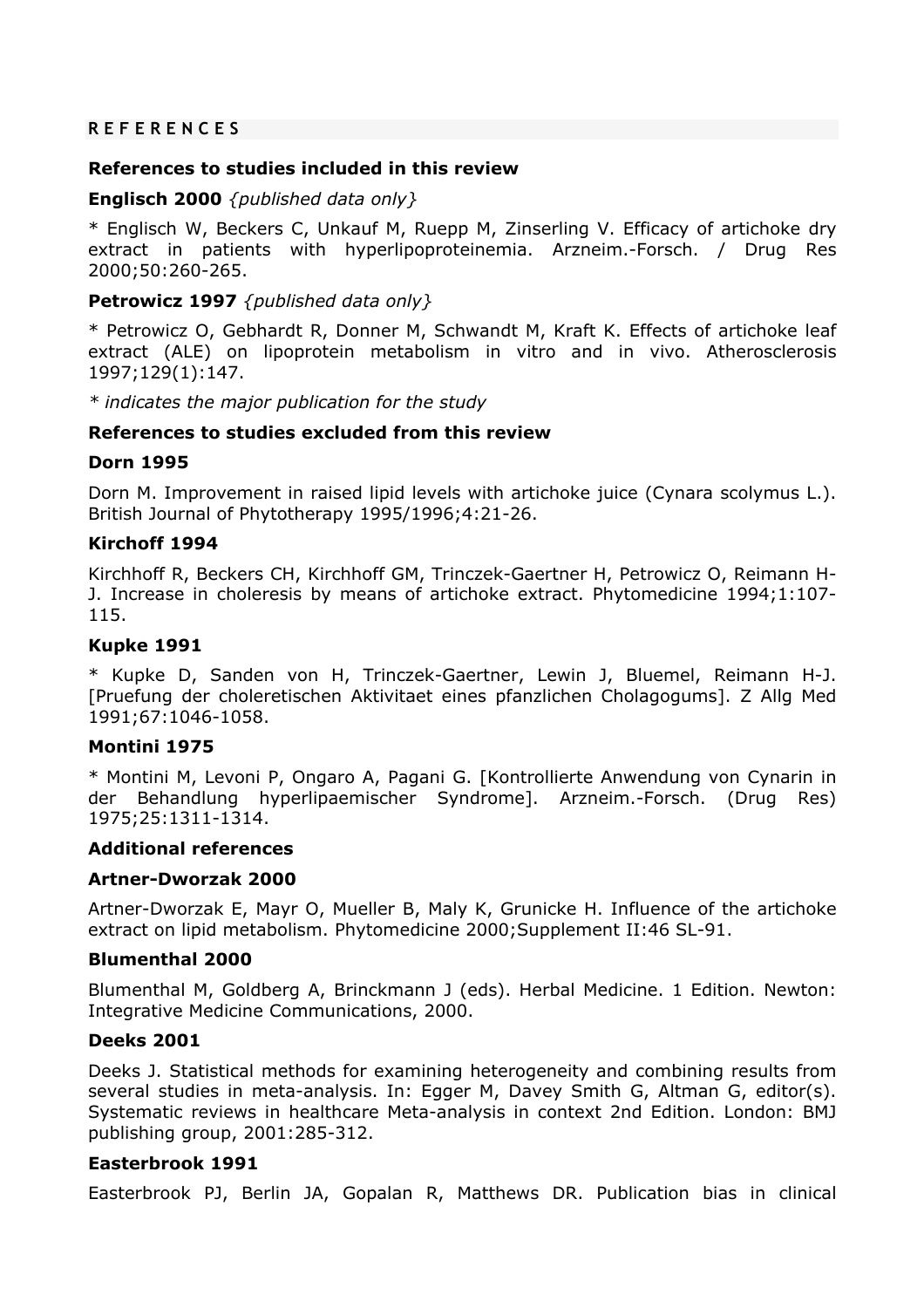research. Lancet 1991;350:326-29.

# **Egger 1997**

Egger M, Zellweger-Zahner T, Schneider M, Junker C, Lengeler C, Antes G. Language bias in randomised controlled trials published in English and German. Lancet 1997;350:326-329.

# **Egger 1998**

Egger M, Smith GD. Bias in location and selection of studies. Br Med J 1998;316:61- 66.

# **Ernst 1997**

Ernst E, Pittler MH. Alternative therapy bias. Nature 1997;385:480.

## **Ernst 1998**

Ernst E, de Smet PAGM, Shaw D, Murray V. Traditional remedies and the test of time. Eur J Clin Pharmacol 1998;54:99-100.

## **Ernst 2001**

Ernst E, Pittler MH, Stevinson C, White A, Eisenberg D. The desktop guide to complementary and alternative medicine. Edinburgh: Mosby, 2001.

### **Expert Panel 1988**

The Expert Panel. Report of the national cholesterol education program expert panel on detection, evaluation and treatment of high blood cholesterol in adults. Arch Int Med 1988;148:36-69.

## **Expert Panel1993**

The Expert Panel. Summary of the second report of the national cholesterol education program (NCEP) expert panel on detection, evaluation and treatment of high blood cholesterol in adults (Adult treatment panel II). JAMA 1993;269:3015-23.

### **Fintelmann 1996a**

Fintelmann V. Therapeutic profile and mechanism of action of artichoke leaf extract: hypolpemic, antioxidant, hepatoprotective and choleretic properties. Phytomed 1996;Supplement 1:50.

### **Fintelmann 1996b**

Fintelmann V. [Antidyspeptische und lipidsenkende Wirkung von Artischockenextrakt]. Z Allg Med 1996;72:48-57.

### **Fintelmann 1997**

Fintelmann V, Wegener T. Langzeitanwendung von Artischockenblaetterextrakt (Hepar SL forte) bei dyspeptischem Symptomkomplex. Phytotherapiekongress Wuerzburg. 27-28 November 1997

### **Fintelmann 1999**

Fintelmann V. [Artischockenextrakt bei dyspeptischem Symptomenkomplex. Methodik und Ergebnisse einer Anwendungsbeobachtung]. Zeitschrift fuer Phytotherapie 1999;20:93-95.

# **Gebhardt 1995**

Gebhardt, R. [Artischockenextrakt - in vitro Nachweis einer Hemmwirkung auf die Cholesterinbiosynthese]. Med Welt 1995;46:348-350.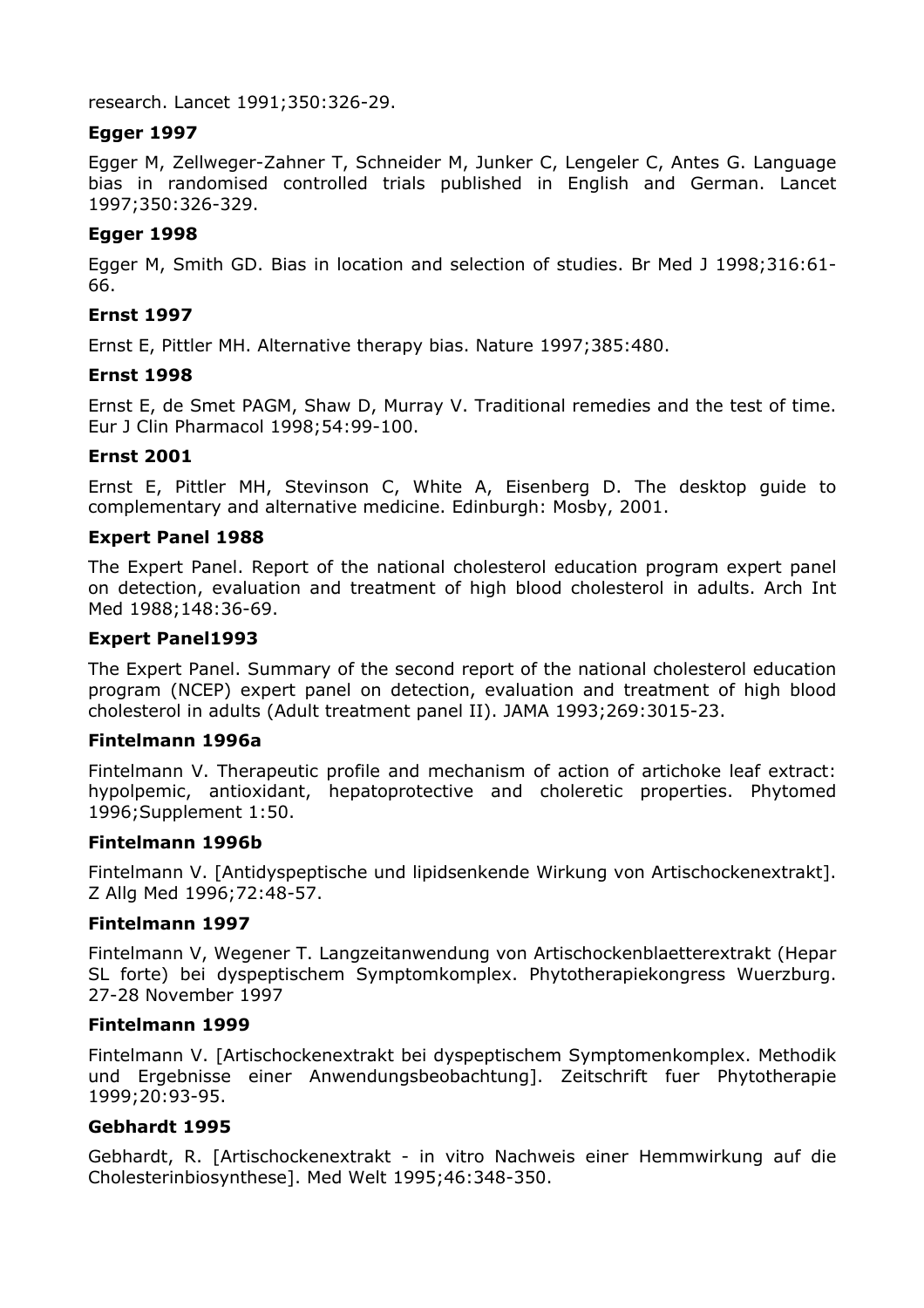# **Gebhardt 1996a**

Gebhardt R. [Neue Erkenntnisse zur Wirkung von Artischockenblaetterextrakt]. Z Allg Med 1996;72:20-23.

### **Gebhardt 1996b**

Gebhardt R. Hepatocellular actions of artichoke extracts: stimulation of biliary secretion, inhibition of cholesterol biosynthesis and antioxidant properties. Phytomed 1996;Supplement 1:51.

### **Gebhardt 1997**

Gebhardt R. Inhibition of hepatic cholesterol biosynthesis by artichoke leaf extracts is mainly due to luteolin. Cell Bio Toxicol 1997;13:58.

### **Hammerl 1959**

Hammerl H, Pichler O. Über den Einflu $\tilde{A}Y$  eines Artischockenextraktes auf die Serumlipide im Hinblick auf die Arterioskleroseprophylaxe. Wiener Klinische Wochenschrift 1959;44:853-55.

## **Held 1992**

Held C. [Von der deutsch-ungarischen Phytopharmakakonferenz. Budapest 20. November 1991]. Z Klin Med 1992;47:92.

## **Herbert 1997**

Herbert PR, Gaziano JM, Chan KS, Hennekens CH. Cholesterol lowering with statin drugs, risk of stroke and total mortality. JAMA 1997;278:313-321.

## **Holme 1990**

Holme I. An analysis of randomized trials evaluating the effect of cholesterol reduction on total mortality and coronary heart disease incidence. Circulation 1990;82:1916-24.

### **Jadad 1996**

Jadad AR, Moore A, Carroll D, Jenkinson C, Reynolds DJM, Gavaghan DJ, McQuay HJ. Assessing the quality of reports of randomized clinical trials: Is blinding necessary? Controlled Clinical Trials 1996;17:1-12. Controlled Clinical Trials 1996;17:1-12.

### **Lietti 1977**

Lietti A. Choleretic and cholesterol lowering properties of two artichoke extracts. Fitoterapia 1977;48:153-158.

### **Moher 1998**

Moher D, Pham B, Jones A, Cook DJ, Jadad AR, Moher M et al. Does quality of reports of randomised trials affect estimated of intervention efficacy reported in metaanalyses?. Lancet 1998;352:609-613.

### **Moher 1999**

Moher D, Cook DJ, Eastwood S, Olkin I, Rennie D, Stroup D for the QUOROM group. Improving the quality of reporting of meta-analysis of randomised controlled trials: the QUOROM statement. Lancet 1999;354:1896-900.

# **Muldoon 1990**

Muldoon MF, Manuck SB, Matthews KA. Lowering cholesterol concentrations and mortality: a quantitative review of primary prevention trials. Br Med J 1990;301:309- 14.

### **Newman 1996**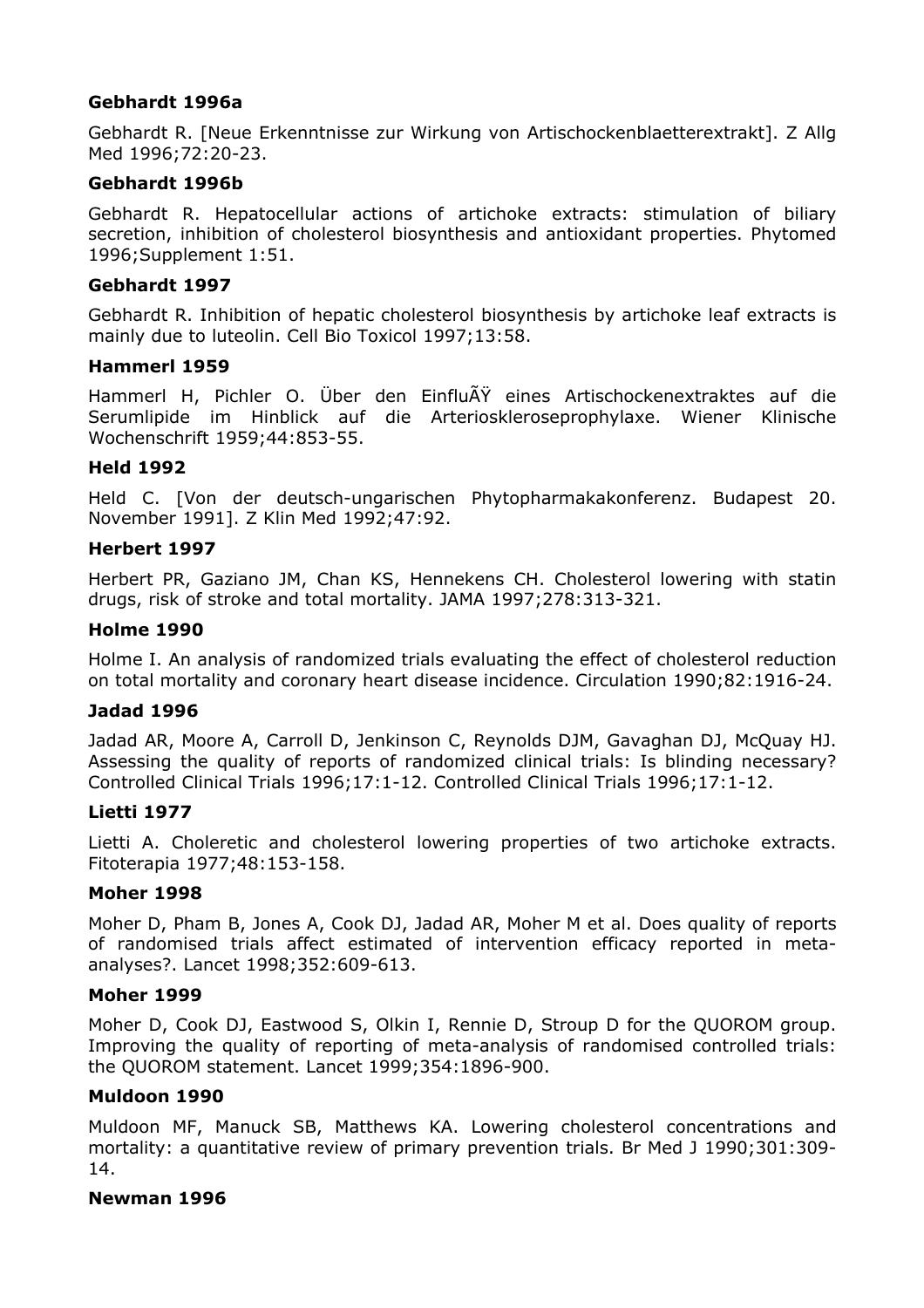Newman TB, Hulley SB. Carcinogenicity of lipid-lowering drugs. JAMA 1996;275:55- 60.

# **Nieminen 1999**

Nieminen P, Isohanni M. Bias against European journals in medical publication databases. Lancet 1999;353:1592.

### **Panizzi 1954**

Panizzi L, Scarpati ML. Constitution of cynarine, the active principle of the artichoke. Nature 1954;174:1062.

## **Pi-Sunyer 1993**

Pi-Sunyer FX. Medical hazards of obesity. Ann Intern Med 1993;119:655-60.

### **Pittler 1998**

Pittler MH, Ernst E. Artichoke leaf extract for total cholsterol reduction. Perfusion 1998;11:338-340.

### **Pittler 2000**

Pittler MH, Abbot NC, Harkness EF, Ernst E. Location bias in controlled clinical trials of complementary/alternative therapies. J Clin Epidemiol 2000;53:485-489.

## **Pyörälä K 1994**

Pyörälä K, De Backer G, Graham I, Poole-Wilson P, Wood D. Prevention of coronary heart disease in clinical practice. Recommendations of the Task Force of the European Society of Cardiology, European Atherosclerosis Society and European Society of Hypertension. Eur Heart J 1994;15:1300-31.

### **Ross 1999**

Ross SD, Allen E, Connelly JE, Korenblat BM, Smith ME, Bishop D et al. Clinical outcomes in statin treatment trials. Arch Intern Med 1999;159:1793-1802.

### **Samochowiec 1959**

Samochowiec L. Investigations on experimental atherosclerosis. Part XV. The effect of Cynara scolymus L. and Cynara cardunculus L. on the development of experimental atherosclerosis in white rats. Dissertationes Pharmaceutica 1959;11:99-113.

### **Samochowiec 1962a**

Samochowiec L. The action of herbs and roots of artichokes (Cynara scolymus) and cardoons (Cynara cardunculus) on the development of experimental atherosclerosis in white rats. Dissertationes Pharmaceutica 1962;14:115-122.

### **Samochowiec 1962b**

Samochowiec L. The effect of artichoke (Cynara scolymus) and cardoons (Cynara cardunculus) on developed atherosclerotic changes in white rats. Folia Biologica 1962;10:75-83.

# **Schmidt 2001**

Schmidt K, Pittler MH, Ernst E. Bias in alternative medicine is still rife but is diminishing. Br Med J 2001;323:1071.

# **Siedek 1963**

Siedek H, Hammerl H Pichler O. [Cholerese und Cholesterinstoffwechsel]. Wiener Klinische Wochenschrift 1963;23:460-463.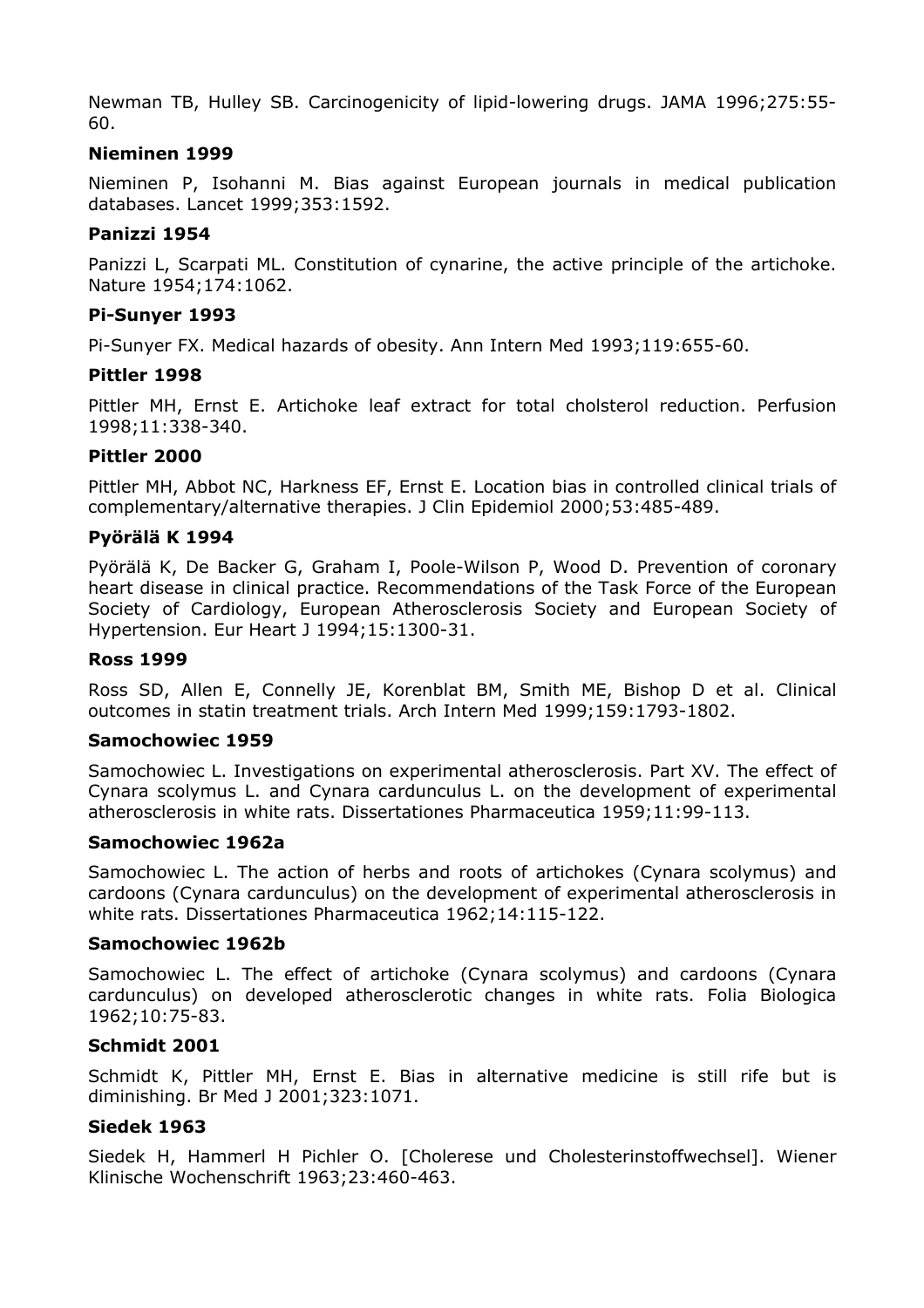### **Sterne 2001**

Sterne JAC, Egger M, Davey Smith G. Investigating and dealing with publication and other biases. In: Egger M, Davey Smith G, Altman G, editor(s). Systematic reviews in healthcare Meta-analysis in context 2nd Edition. London: BMJ publishing group, 2001:189-208.

# **Stevinson 2000**

Stevinson C, Pittler MH, Ernst E. Garlic for treating hypercholesterolemia. Ann Intern Med 2000;133:420-29.

# **Tang 1998**

Tang JL, Armitage JM, Lancaster T, Silagy CA, Fowler GH, Neil HAW. Systematic review of dietary intervention trials to lower blood cholesterol in free-living subjects. Br Med J 1998;316:1213-20.

## **Thompson 2001**

Thompson SG. Why and how sources of heterogeneity should be investigated. In: Egger M, Davey Smith G, Altman G, editor(s). Systematic reviews in healthcare Metaanalysis in context 2nd Edition. London: BMJ publishing group, 2001:157-175.

### **Verschuren 1995**

Verschuren WMM, Jacobs DR, Bloemberg BPM, Kromhout D, Menotti A, Aravanis C, et al. Serum total cholesterol and longterm coronary heart disease mortality in different cultures: twenty five year follow up of the seven countries study. JAMA 1995;274:131-136.

## **Vorberg 1980**

Vorberg G. Cynarix. Z Allg Med 1980;56:1598-1602.

### **Wojcicki 1975**

Wojcicki J, Winter S. Effect of preparation cynarex on the blood serum lipids level of the workers exposed to the chronic action of carbon disulphide. Medycyna Pracy 1975;26:213-217.

### **Wojcicki 1981**

Wojcicki J, Samochowiec L, Kosmider K. Influence of an extract from artichoke (Cynara scolymus L.) on the level of lipids in serum of aged men. Herba Polonica 1981;27:265-268.

# **Other published versions of this review**

### **Pittler MH 1998**

Pittler MH, Ernst E. Artichoke leaf extract for serum cholesterol reduction. Perfusion 1998;11:338-340.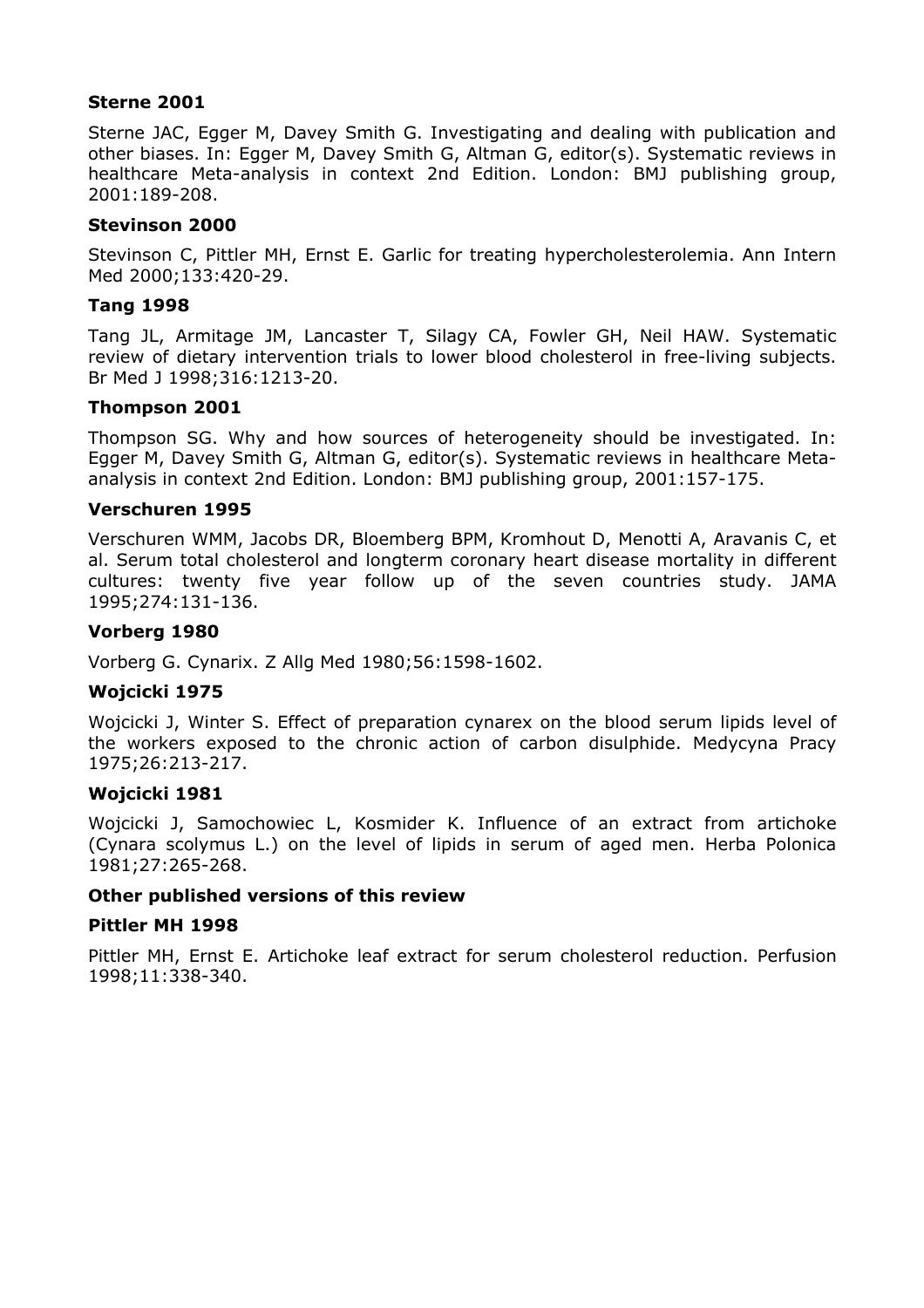$\overline{\phantom{a}}$ 

# **Graphs and Tables**

*To view a graph or table, click on the outcome title of the summary table below.*

| 01 Artichoke leaf extract vs placebo                     |                   |                        |                                                |                                                |  |
|----------------------------------------------------------|-------------------|------------------------|------------------------------------------------|------------------------------------------------|--|
| <b>Outcome title</b>                                     | No. of<br>studies | No. of<br>participants | <b>Statistical method</b>                      | <b>Effect</b><br>size                          |  |
| 01 Total<br>cholesterol<br>reduction (mmol/l)            | 1                 | 143                    | Weighted Mean<br>Difference (Random)<br>95% CI | 0.77<br>[0.49,<br>1.05]                        |  |
| 02 LDL-cholesterol<br>reduction (mmol/l)                 |                   | 143                    | Weighted Mean<br>Difference (Random)<br>95% CI | 0.93<br>[0.57,<br>1.29]                        |  |
| 03 HDL-<br>cholesterol<br>reduction (mmol /<br><u> }</u> | 1                 | 143                    | Weighted Mean<br>Difference (Random)<br>95% CI | $0.05$ [-<br>0.19,<br>$0.29$ ]                 |  |
| 04 Triglycerides<br>reduction (mmol/l)                   | 1                 | 143                    | Weighted Mean<br>Difference (Random)<br>95% CI | $-0.10$ $\lceil - \rceil$<br>0.46,<br>$0.26$ ] |  |

# **Artichoke leaf extract for treating hypercholesterolaemia**

| Reviewer(s)                         | Pittler MH, Thompson Coon J, Ernst E                                                                                                                                                                                                                                                                                                                                                                                                         |
|-------------------------------------|----------------------------------------------------------------------------------------------------------------------------------------------------------------------------------------------------------------------------------------------------------------------------------------------------------------------------------------------------------------------------------------------------------------------------------------------|
| <b>Contribution of Reviewer(s)</b>  | Conception and design: MH Pittler, E<br>Frnst<br>Literature searches: MH Pittler, J<br><b>Thompson Coon</b><br>Analysis and interpretation of the data:<br>MH Pittler, J Thompson Coon, E Ernst<br>Drafting of the article: MH Pittler, E Ernst<br>Critical revision of the article for<br>important intellectual content: MH Pittler,<br>J Thompson Coon, E Ernst<br>Final approval of the article: MH Pittler, J<br>Thompson Coon, E Ernst |
| Issue protocol first published      | 2001 issue 3                                                                                                                                                                                                                                                                                                                                                                                                                                 |
| <b>Issue review first published</b> | 2002 issue 3                                                                                                                                                                                                                                                                                                                                                                                                                                 |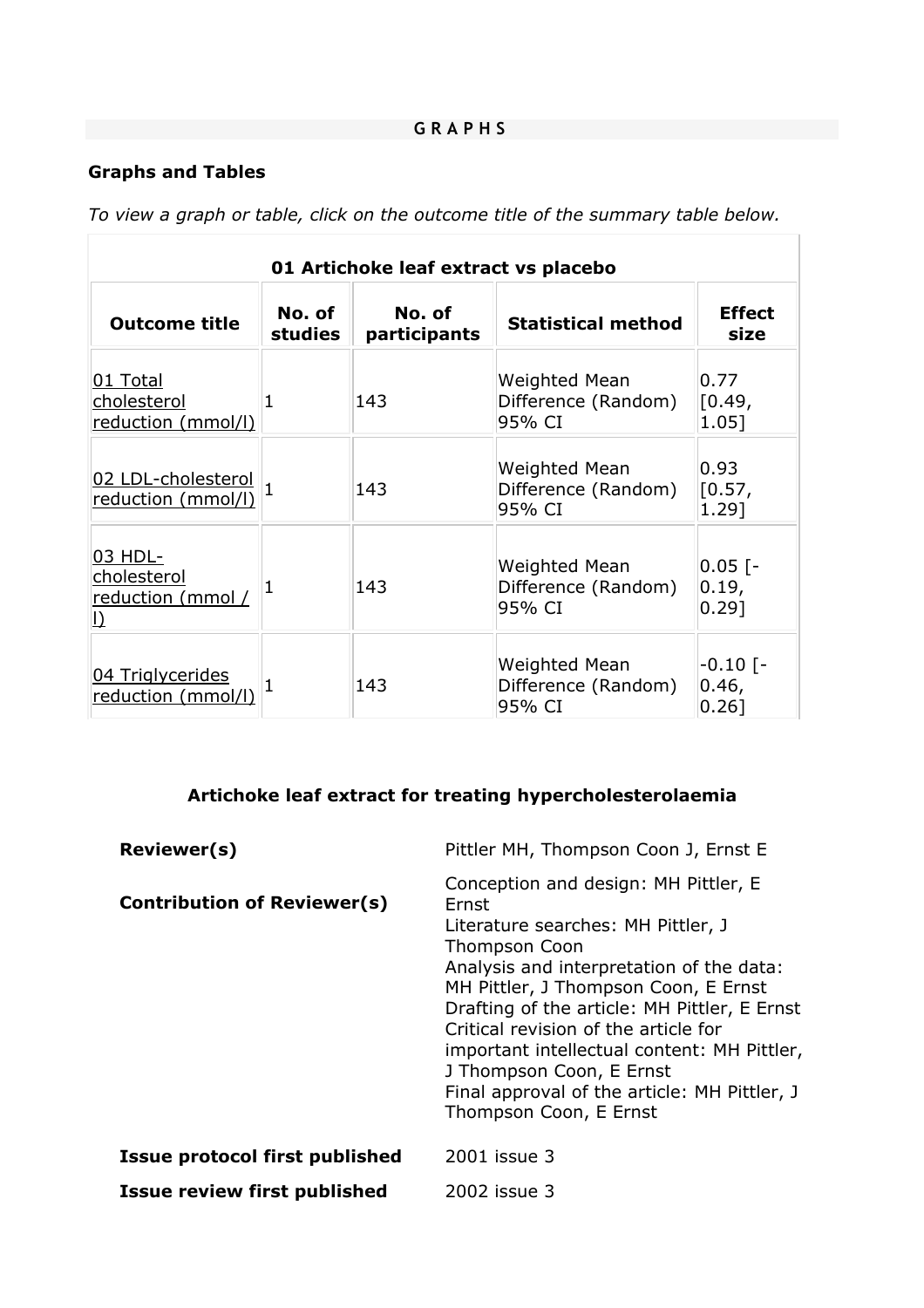| Date of last minor amendment                            | 22 May 2002                                                                                                                                                                               |  |  |
|---------------------------------------------------------|-------------------------------------------------------------------------------------------------------------------------------------------------------------------------------------------|--|--|
| Date of last substantive<br>amendment                   | 08 April 2002                                                                                                                                                                             |  |  |
| <b>Most recent changes</b>                              | Information not supplied by reviewer                                                                                                                                                      |  |  |
| Date new studies sought but<br>none found               | Information not supplied by reviewer                                                                                                                                                      |  |  |
| Date new studies found but not<br>yet included/excluded | Information not supplied by reviewer                                                                                                                                                      |  |  |
| Date new studies found and<br>included/excluded         | Information not supplied by reviewer                                                                                                                                                      |  |  |
| <b>Date reviewers' conclusions</b><br>section amended   | Information not supplied by reviewer                                                                                                                                                      |  |  |
| <b>Contact address</b>                                  | Dr Max H Pittler<br><b>25 VICTORIA PARK ROAD</b><br><b>EXETER</b><br><b>DEVON</b><br><b>UK</b><br><b>EX2 4NT</b><br>Telephone: 01392 424872<br>Facsimile:<br>E-mail: M.H.Pittler@ex.ac.uk |  |  |
| <b>Cochrane Library number</b>                          | CD003335                                                                                                                                                                                  |  |  |
| <b>Editorial group</b>                                  | <b>Cochrane Heart Group</b>                                                                                                                                                               |  |  |
| <b>Editorial group code</b>                             | <b>VASC</b>                                                                                                                                                                               |  |  |

# **SOURCES OF SUPPORT**

# **External sources of support**

none UK

# **Internal sources of support**

Department of Complementary Medicine, University of Exeter UK